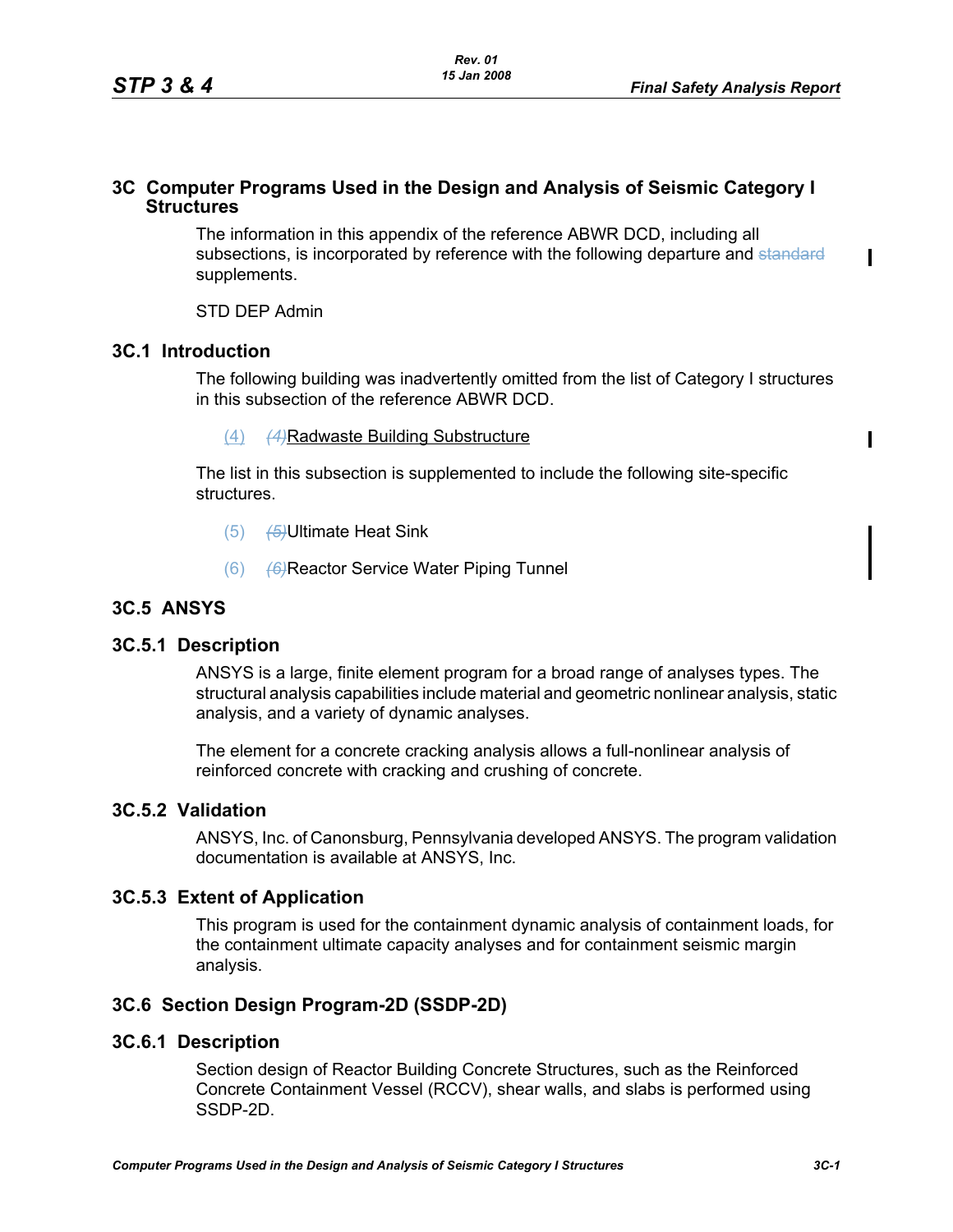SSDP-2D computes stresses in a thick concrete element under thermal and/or nonthermal (real) loads, considering effects of concrete cracking. The element represents a section of a concrete shell or slab, and may include two layers of orthogonal reinforcing. It does not include the effect of the orthogonal liner.

SSDP-2D calculates the stresses considering two-dimensional equilibrium conditions of section forces with the existence of thermal loads and concrete cracking. It is assumed in the code that concrete has an anisotropic property and that cracked concrete does not carry tensile forces. Concrete is assumed to have no tensile strength.

## **3C.6.2 Validation**

SSDP-2D is written and maintained by Shimizu Corporation of Tokyo, Japan. Program validation documentation is available at Shimizu Corporation.

## **3C.6.3 Extent of Application**

This program is used for evaluating the Reactor Building (RB) including the RCCV and Control Building (CB).

## **3C.7 NASTRAN**

### **3C.7.1 Description**

NASTRAN is a GE in-house version of the MSC/NASTRAN program which is developed by the MacNeal Scwendler Corporation. NASTRAN is a general purpose computer program for finite element analysis; its capabilities include: static response to concentrated and distributed loads, to thermal expansion and to enforced displacements; dynamic response to transient loads, to steady-state sinusoidal loads, and to random excitation; and determination of Eigen values for use in vibration analysis.

## **3C.7.2 Validation**

MSC-Software Corporation of Santa Ana, California developed NASTRAN. The program validation documentation is available at MSC-Software Corporation.

### **3C.7.3 Extent of Application**

This program is used for the static and Eigen value analysis of the concrete containment, RB, and CB. This program is also used for the static and dynamic analysis of the Drywell Head and containment internal structures.

### **3C.8 A System for Analysis of Soil-Structure Interaction - SASSI**

### **3C.8.1 Description**

SASSI is used to solve a wide range of dynamic soil-structure interaction (SSI) problems, including layered soil conditions and embedment conditions, in two or three dimensions,. It was developed at the University of California, Berkeley in 1982 under

 $\blacksquare$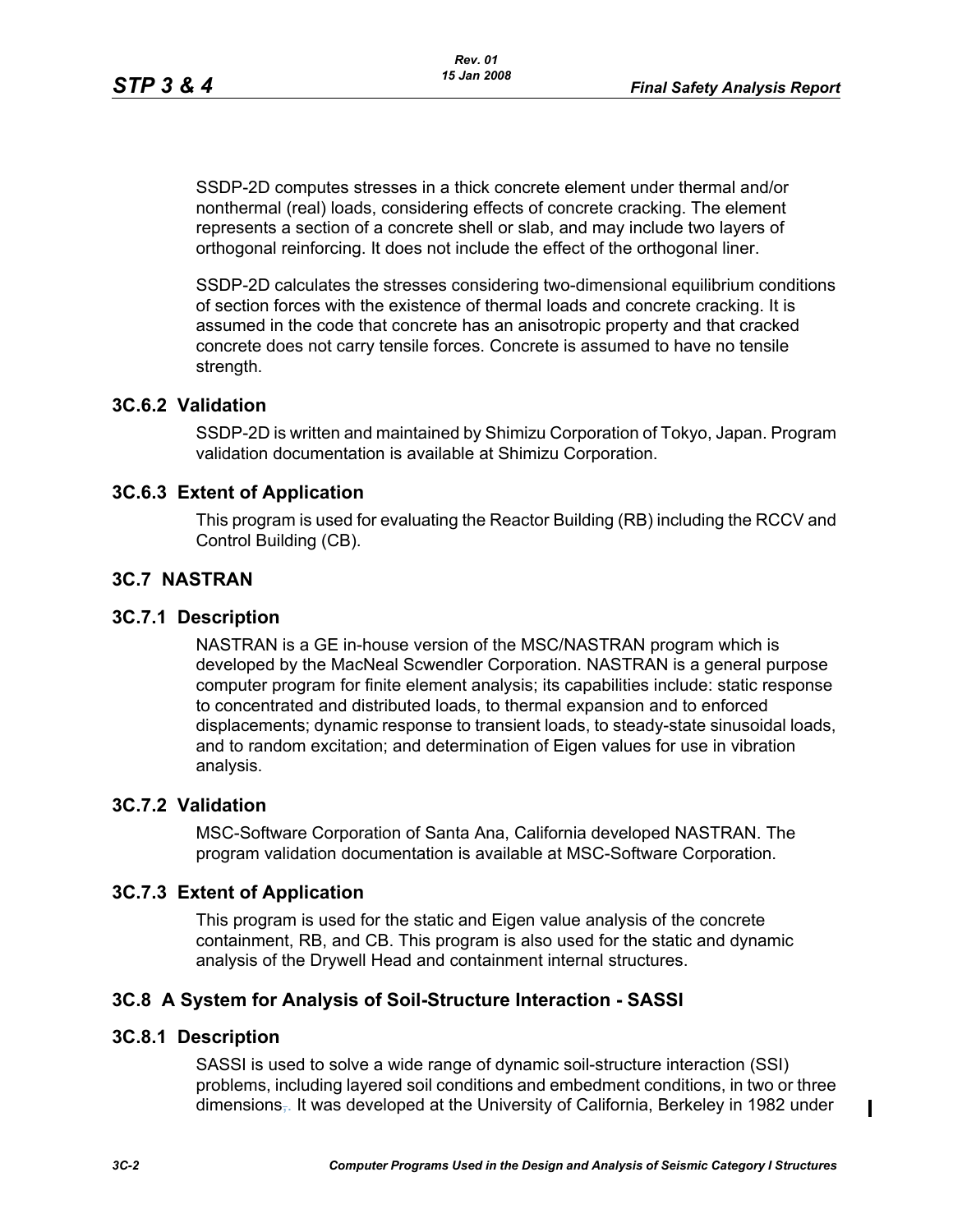the technical direction of John Lysmer. The program is based on the finite-element method formulated in the frequency domain using a substructuring technique.

### **3C.8.2 Validation**

SASSI was obtained from the University of California, Berkeley. Program validation documentation is available at UC Berkeley.

## **3C.8.3 Extent of Application**

SASSI is used to obtain seismic design loads and in-structure floor response spectra for the Seismic Category I buildings accounting for the effects of SSI.

## **3C.9 Free-Field Site Response Analysis (SHAKE)**

### **3C.9.1 Description**

This program is used to perform the free-field site response analysis to generate the design- earthquake-induced strain-compatible free-field soil properties and site response motions required in the seismic SSI analysis. SHAKE is a computer program developed at the University of California, Berkeley, by B. Schnabel, John Lysmer and H. B. Seed in 1972.

### **3C.9.2 Validation**

SHAKE was developed by UC Berkeley. The program validation documents are located at UC Berkeley.

### **3C.9.3 Extent of Application**

This program is used to provide site response motions input to the SASSI analysis for Reactor Building, Control Building and Ultimate Heat Sink.

### **3C.10 GT STRUDL**

#### **3C.10.1 Description**

GT STRUDL (Structural Design Language) is a subsystem of GTICES (The Georgia Tech Integrated Civil Engineering System). It solves structural engineering problems in frame analysis, finite element analysis, static and dynamic analysis, as well as steel and concrete design.

### **3C.10.2 Validation**

GT STRUDL is developed by Georgia Tech Research Corporation (GTRC). The program validation documents are located at GTRC.

### **3C.10.3 Extent of Application**

This is a general purpose program and is extensively used on various buildings, such as UHS, Turbine Building, Water Treatment Building, etc.